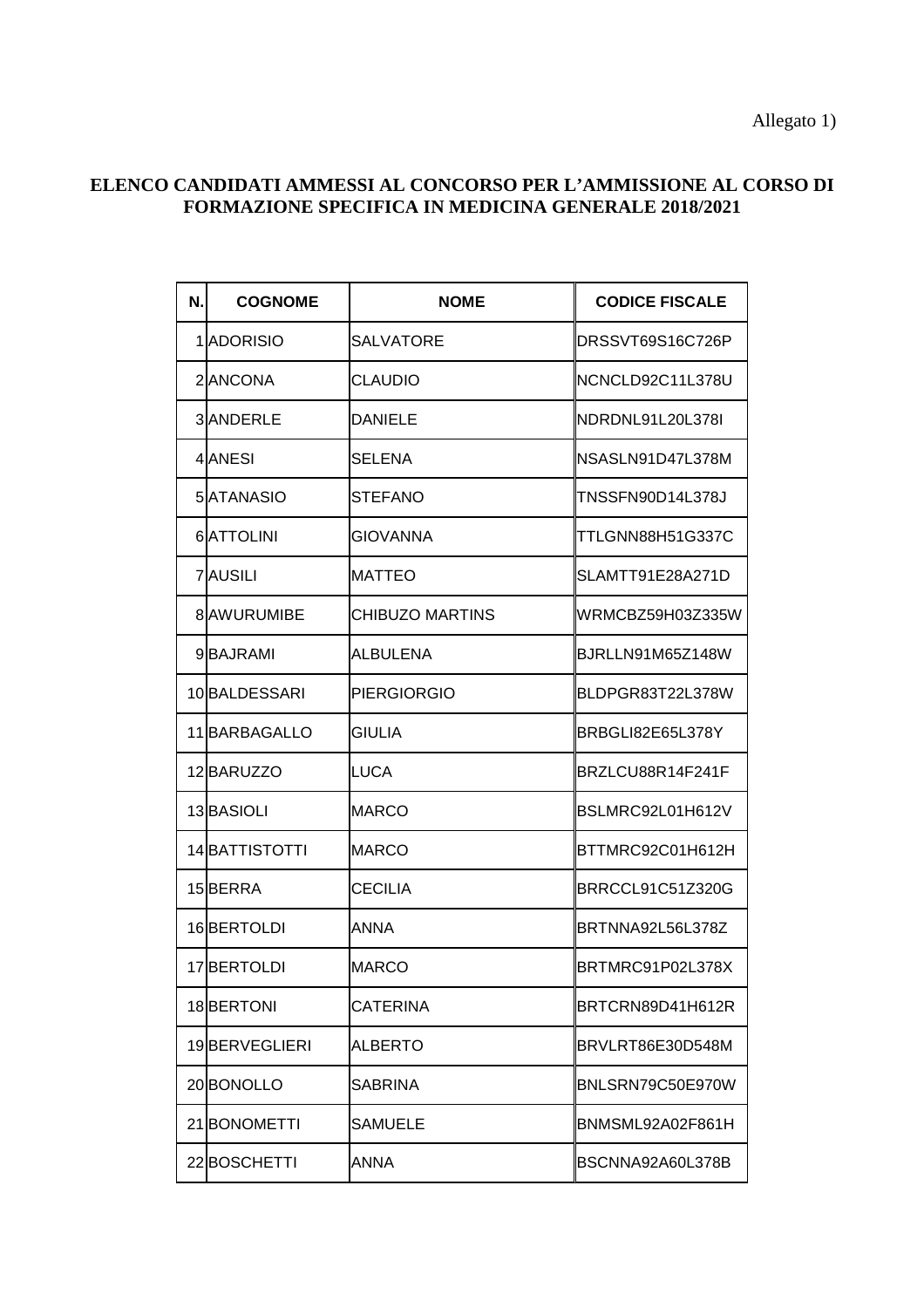| 23BUFFA                     | <b>SALVATORE</b>  | BFFSVT82T19A952X |
|-----------------------------|-------------------|------------------|
| 24 CAGNETTI                 | <b>ALESSANDRO</b> | CGNLSN88L29A285R |
| 25 CAMOLA                   | ALESSIO           | CMLLSS88D30L781G |
| 26 CARBONARI                | <b>ILARIA</b>     | CRBLRI91S52L378H |
| 27 CARLOTTO                 | ANDREA            | CRLNDR87D19E970V |
| 28 CARPENE                  | GIOVANNI          | CRPGNN89H29G224Y |
| 29 CATENA                   | ALICE             | CTNLCA88H54I531M |
| 30 CECCHETTI                | <b>MATTEO</b>     | CCCMTT89C02H501L |
| 31 CECCHINO                 | ADA               | CCCDAA79D46F537C |
| 32 CENTOLA                  | <b>LUCA</b>       | CNTLCU78L04D708P |
| 33 CITTERIO                 | <b>MARCO</b>      | CTTMRC89H22L219U |
| 34 COFANO                   | <b>NICOLA</b>     | CFNNCL81R24A048S |
| 35COLOMBINI                 | <b>MANUEL</b>     | CLMMNL90E10L378X |
| 36 CONDINI                  | <b>DAVIDE</b>     | CNDDVD91M20L378Y |
| 37 COPAT                    | ALESSANDRA        | CPTLSN92M45L378K |
| 38COPPOLA                   | CRISTINA          | CPPCST88T66A662O |
| 39CORTELLEZZI               | <b>MATTEO</b>     | CRTMTT91E28L319R |
| 40COVA                      | <b>CHIARA</b>     | CVOCHR89L43C794X |
| 41 <b>IDE BELLIS</b>        | ALESSANDRO        | DBLLSN88L26L378K |
| 42 DE FRANCESCH             | VALERIA           | DFRVLR93E54G224B |
| 43 <b>I</b> DE LISI         | DELIA             | DLSDLE87S63A662O |
| 44 <b>IDE POLI</b>          | MARTA             | DPLMRT88C63C743K |
| 45 DEI ROCINI               | CRISTIAN          | DRCCST91T18G482Q |
| 46 DEL COLLE                | ANNA              | DLCNNA91L46D548K |
| 47 DEL MASTRO               | LUCIANA           | DLMLCN82S43H926Y |
| 48 DEL PIN                  | <b>MASSIMO</b>    | DLPMSM92H04L424H |
| 49 DELL'UNIVERSITA' MICHELE |                   | DLLMHL85H03A341R |
| 50 DESIDERATO               | <b>FRANCESCA</b>  | DSDFNC92L61H612Q |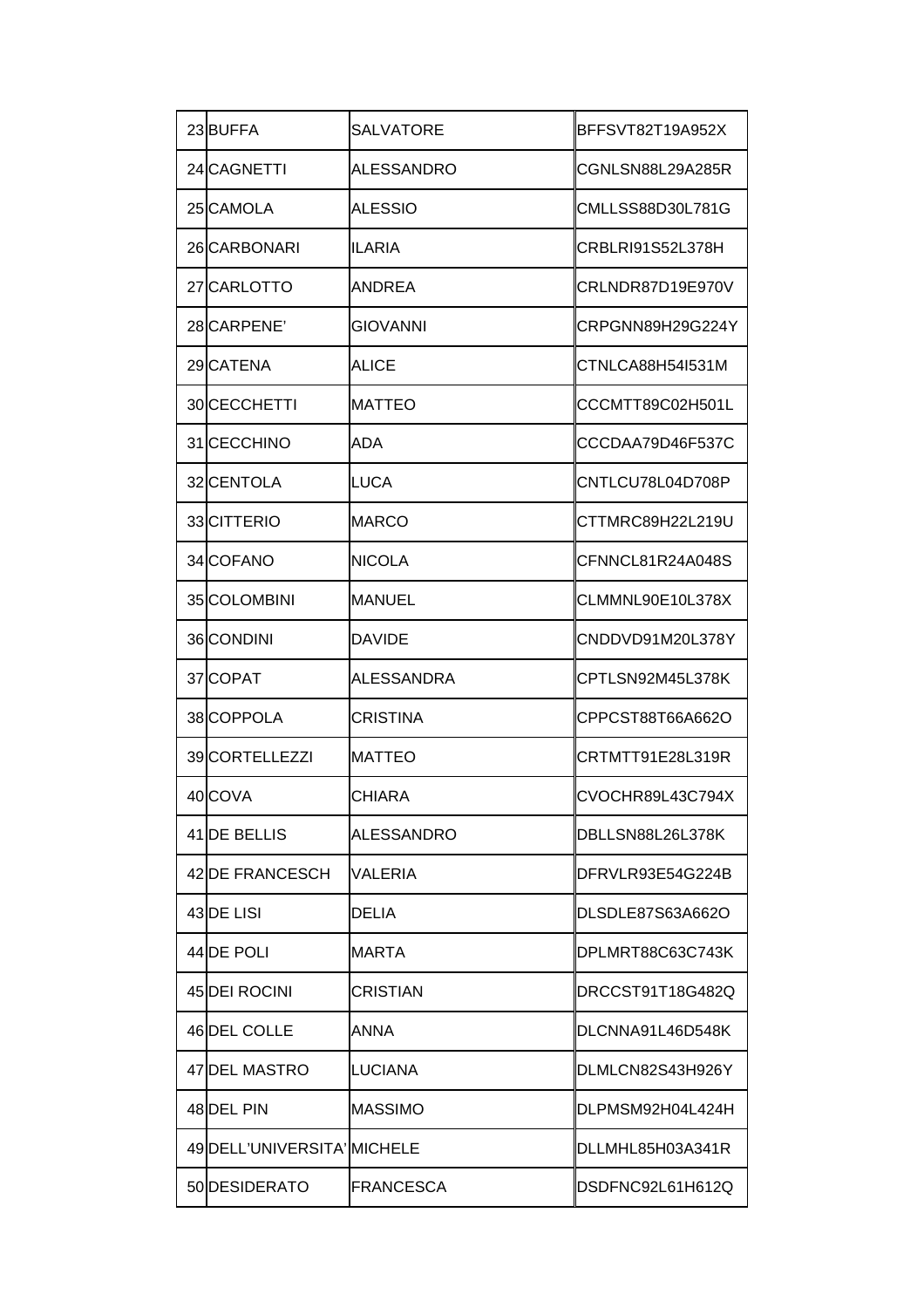| <b>51DI GIAMPIETRO</b> | <b>PASQUALE</b>  | DGMPQL89A27A271T   |
|------------------------|------------------|--------------------|
| 52DINI                 | <b>ANDREA</b>    | DNINDR90P28H501L   |
| 53 DONINI              | <b>MARTINO</b>   | DNNMTN90A02L378U   |
| 54ESPOSITO             | <b>ANTONIO</b>   | SPSNTN75L26F839O   |
| 55 FABRIS              | <b>MARTA</b>     | FBRMRT91A46L157G   |
| 56 FAES                | CAMILLA          | FSACLL89A60L174I   |
| 57 FANTI               | <b>DIEGO</b>     | FNTDGI90S02L378S   |
| 58 FELLONI             | VALENTINA        | FLLVNT84H54C980S   |
| 59 FELTRN              | GIORDANO         | FLTGDN87S13M172E   |
| 60 FEZZI               | <b>SIMONE</b>    | FZZSMN92P18L378S   |
| 61 FILIPPI             | <b>MARTINA</b>   | FLPMTN92E53L378Y   |
| 62 FILIPPIN            | <b>FRANCESCO</b> | FLPFNC80S27G388O   |
| 63 FIORANI             | MADDALENA        | FRNMDL91B61G337L   |
| 64 FOLGHERAITER        | VALENTINA        | FLGVNT91L35L378F   |
| 65 FORMIGA             | <b>MARIA</b>     | FRMMRA92A65L781R   |
| 66 FRANCHI             | CLAUDIA          | FRNCLD89L67B157H   |
| 67 FRANCHINI           | MAURO            | FRNMRA92B13L378P   |
| 68 FRIZZERA            | ALICE            | FRZLCA91B58H612N   |
| 69 FUSINA              | <b>MARIANNA</b>  | FSNMNN93R41A757P   |
| 70 GABRIELE            | SARA             | GBRSRA87S62H612X   |
| 71GALLIGIONI           | GIULIA           | GLLGLI86E67C816M   |
| 72 GAMBETTI            | guido            | GMBGDU92S02C265W   |
| 73 GARDENER            | CATERINA         | GRDCRN91E58L378F   |
| 74 GASPARI             | DAVIDE           | IFGSPDVD93A08L407D |
| 75 GASPERI             | EMMA             | GSPMME86D65L378J   |
| 76 GEROSA              | <b>MARTINO</b>   | GRSMTN91E13L378K   |
| 77 GIACOMAZZI          | CHIARA           | CGCMCHR92T62L781Z  |
| 78 GIAMMARINO          | SABRINA          | GMMSRN90L53G141B   |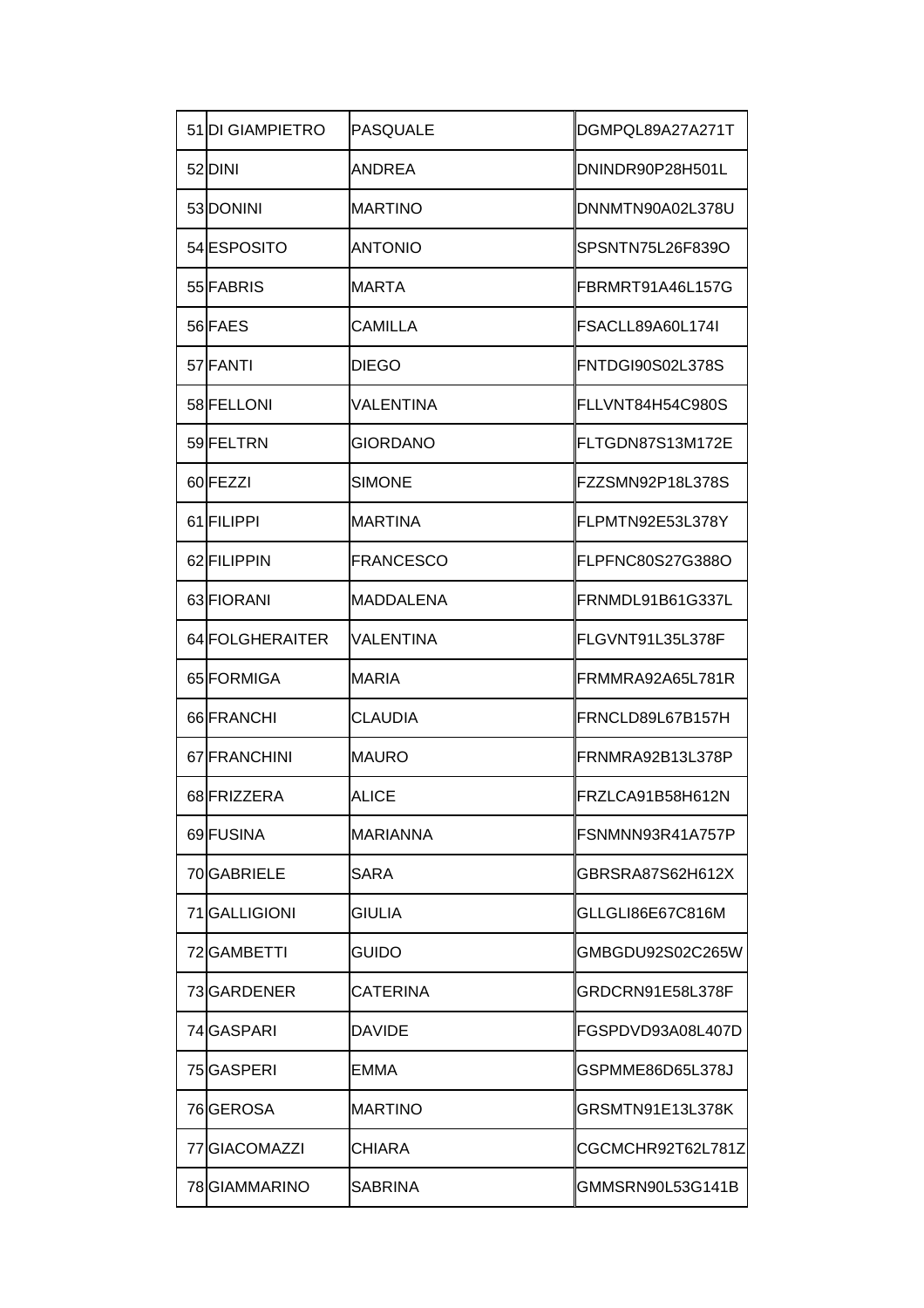| 79 GIARDINO         | MARCO            | GRDMRC88C03E435Z  |
|---------------------|------------------|-------------------|
| 80 GIGLIONE         | <b>SALVATORE</b> | GGLSVT70D04Z103H  |
| 81GIOVANNINI        | <b>DAVIDE</b>    | GVNDVD92A21L378M  |
| 82GIOVE             | GIANLUCA         | GVIGLC92T09I330O  |
| 83GJECI             | ARJOLA           | GJCRJL88S49Z100M  |
| 84 <b>I</b> GOSETTI | ROSANNA          | GSTRNN88M61C794D  |
| 85 GREMES           | VERONICA         | GRMVNC93H45L378N  |
| 86 GRIECO           | LUCA             | GRCLCU93L01G596O  |
| 87 GUELLA           | VERONICA         | GLLVNC80P59H612T  |
| 88 KREKHOVETSKA     | OLEKSANDRA       | KRKLSN73C47Z138U  |
| 89LANZAFAME         | FILIPPO          | LNZFPP92L11L378F  |
| 90 LANZUISI         | <b>FEDERICO</b>  | LNZFRC88S24H501V  |
| 91LARCHER           | LAURA            | LRCLRA92T45C794G  |
| 92LIKA              | PRANVERA         | LKIPNV87C52I00H   |
| 93 MALLIA           | ILENIA           | MLLLNI92E56H163O  |
| 94 MANCIA           | ETTORE           | MNCTTR91P23B429X  |
| 95 MANI             | OLIMPIA          | IMNALMP91M58D403D |
| 96 MANTOAN          | LAURA            | MNTLRA86B58F382I  |
| 97 MARANI           | JACOPO           | MRNJCP90D08F463C  |
| 98 MARETTO          | GIORGIA          | MRTGRG78T41D325H  |
| 99 MARINO           | guido            | MRNGDU85T11I073U  |
| 100 MARTINELLI      | MICHELE          | MRTMHL91S06L378A  |
| 101 MATAR           | JAMAL            | IMTRJML81R11Z226D |
| 102 MAULE           | MATTEO           | IMLAMTT92A05L378A |
| 103 MAZZA           | NICOLA           | IMZZNCL91D23D548Q |
| 104 MENGON          | SILVIA           | MNGSLV93D52C794L  |
| 105 MICHELI         | CHIARA           | MCHCHR93A58B006J  |
| 106 MICHELI         | ORIANNA          | MCHRNN76P45L378S  |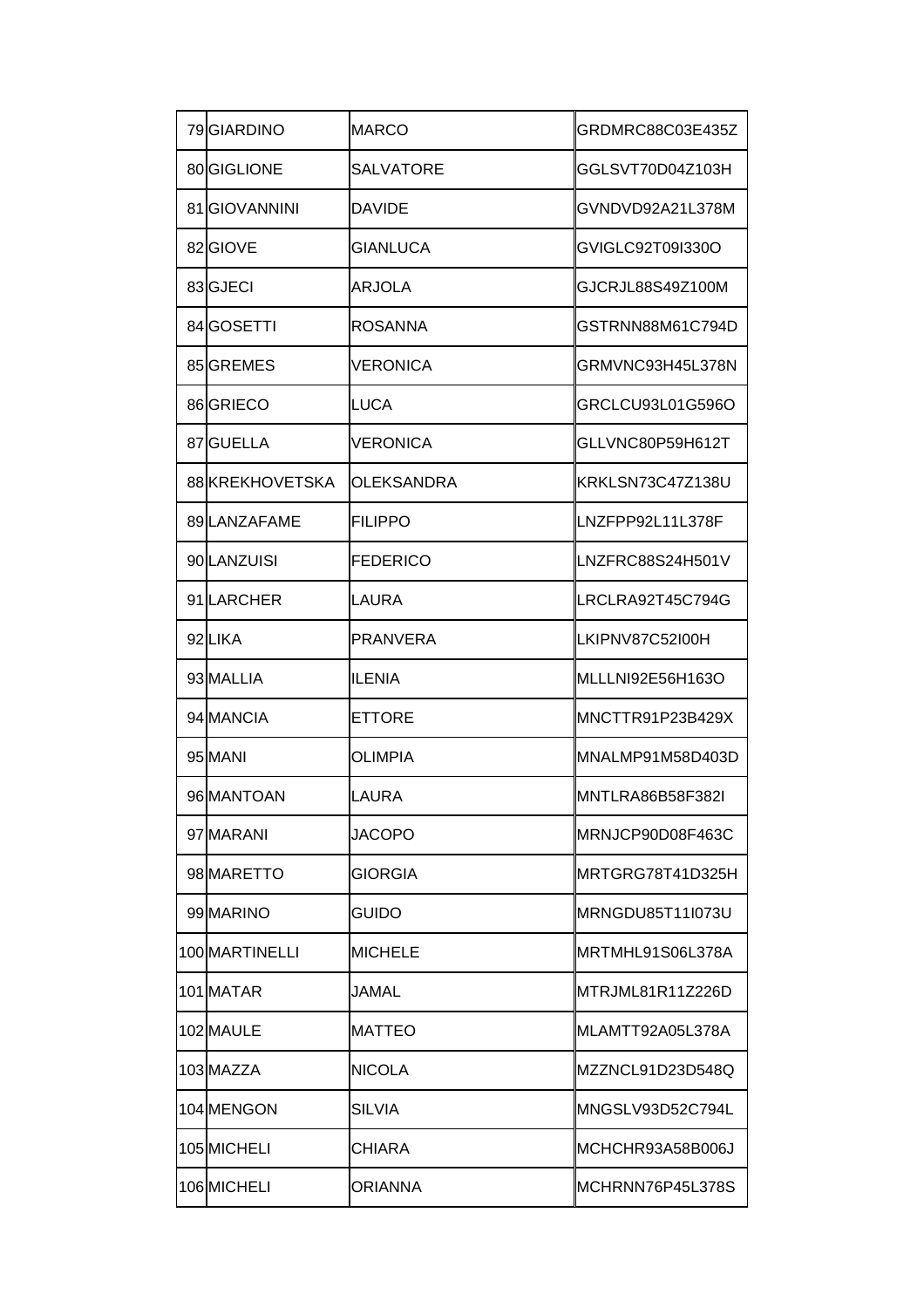| 107 MINNICELLI | ANIL                      | MNNNLA89M04A984F |
|----------------|---------------------------|------------------|
| 108 MOAR       | <b>AGATA</b>              | MROGTA92D53L378W |
| 109MOGGIO      | <b>SILVIA</b>             | MGGSLV89S62C794O |
| 110 MOIOLA     | <b>MATTEO</b>             | MLOMTT93H05H612L |
| 111 MOLTRER    | CATERINA                  | MLTCRN91R58L378I |
| 112 MORANDO    | ELIA                      | MRNLEI90C20C890N |
| 113 MORES      | <b>BEATRICE</b>           | MRSBRC92L65D530U |
| 114 MOROZ      | CONSTANTIN                | MRZCST71C31Z140R |
| 115ODORIZZI    | GIANNI                    | ORZGNN91D08L378W |
| 116OLIANA      | <b>BEATRICE MARIAGINA</b> | LNOBRC92T43L174K |
| 117 PAIARO     | NICOLO'                   | PRANCL87P14B563M |
| 118 PALMARINI  | <b>WALTER</b>             | PLMWTR76A19H823K |
| 119 PANOZZO    | <b>IRENE</b>              | PNZRNI92S41M172R |
| 120 PANTANI    | CLARISSA                  | PNTCRS91C69M126L |
| 121 PAOLETTI   | STEFANO                   | PLTSFN82A26H501B |
| 122 PELUSO     | ROBERTO                   | PLSRRT83D19G224N |
| 123 PERON      | <b>ELISA</b>              | PRNLSE83T69L840J |
| 124 PERUZZI    | <b>VALERIA</b>            | PRZVLR89T47A459B |
| 125 PETRARULO  | <b>SIMONE</b>             | PTRSMN91P30L738C |
| 126 PIAZZESE   | <b>SALVATORE</b>          | PZZSVT73L04F258J |
| 127 PIN        | JACOPO NORBERTO           | PNIJPN91P29M089U |
| 128 PIZZINI    | <b>PAOLO</b>              | PZZPLA91B20L378J |
| 129 POLICANTE  | NICCOLO'                  | PLCNCL86C25H330H |
| 130 POLIDORO   | <b>ROBERTO</b>            | PLDRRT88R10H501S |
| 131 PONTALTI   | MARCO                     | PNTMRC90E09L378R |
| 132 POSANTI    | ELENA                     | PSNLNE92B51H612C |
| 133 PUGLIELLI  | ANNAMARIA                 | PGLNMR84P69G878J |
| 134 PURPURA    | LOREDANA                  | PRPLDN73L55G273R |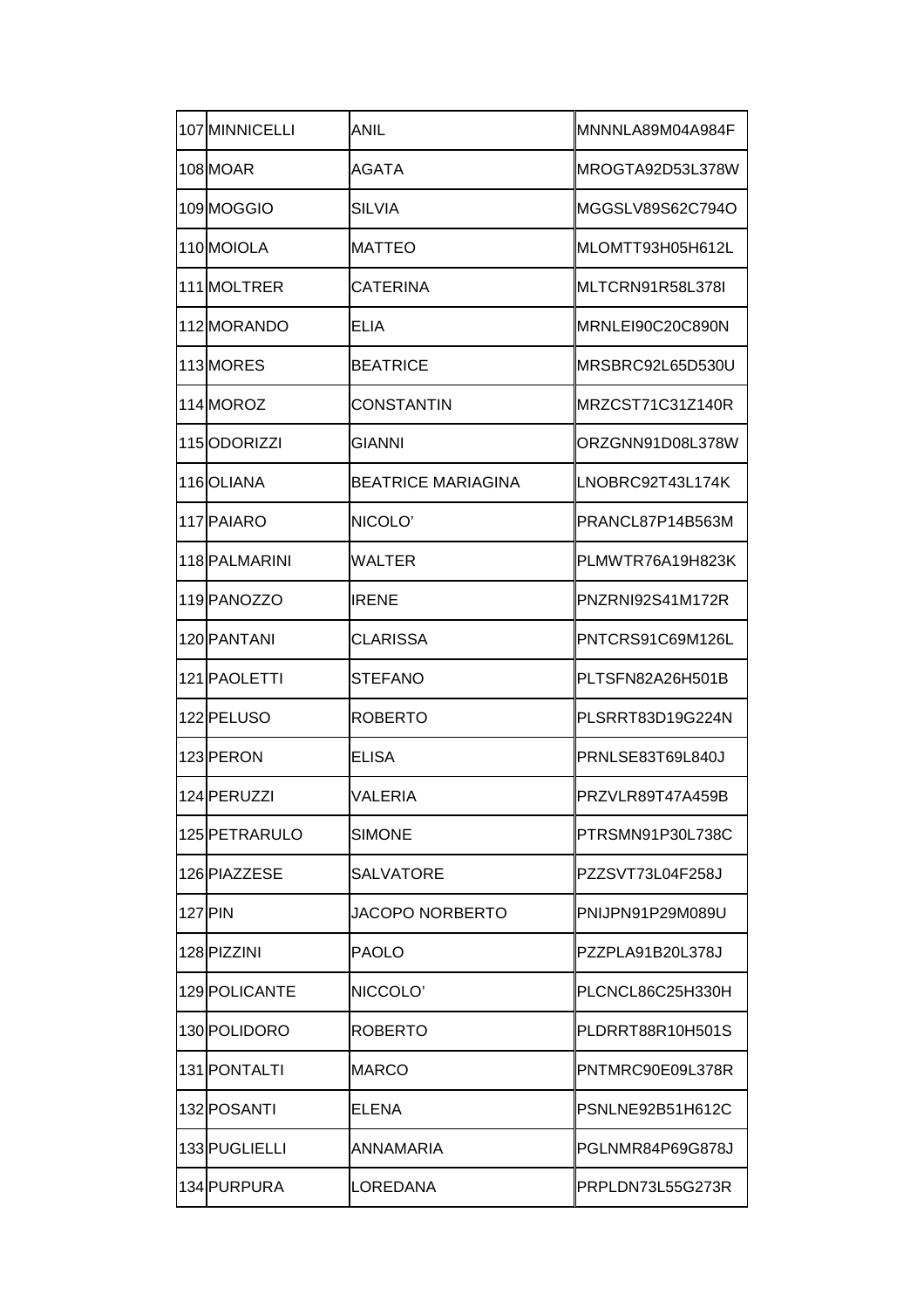| 135 QEHAJ       | ORSI                                     | QNJRSO88D21Z100J |
|-----------------|------------------------------------------|------------------|
| 136 QUAGLIA     | <b>ERICA</b>                             | QGLRCE86E54L378E |
| 137 RAMPONI     | MANUEL                                   | RMPMNL93A07C794P |
| 138RIGHETTI     | BEATRICE CAROLA MIRANDA RGHBRC90H43L378F |                  |
| 139RIZZARDI     | CATERINA                                 | RZZCRN93L49C794N |
| 140 RONCELLI    | ERIKA                                    | RNCRKE61M41L424O |
| 141ROSSATI      | GIACOMO                                  | RSSGLM88E17L840U |
| 142RUBINI       | <b>FRANCESCO</b>                         | RBNFNC91A20H294I |
| 143 SAWAED      | ALA                                      | SWDLAA93M10Z226M |
| 144SCARCIELLO   | CHIARA                                   | SCRCHR87R42C136R |
| 145 SCHONSBERG  | ANNA                                     | SCHNNA88C64H612J |
| 146SEGALA       | <b>SIMONE</b>                            | SGLSMN86T23H612R |
| 147 SHTEMBARI   | EMIGELA                                  | SHTMGL85P56Z100O |
| 148 SILVESTRI   | <b>MARTA</b>                             | SLVMRT91D58C794G |
| 149SORGATO      | ALICE                                    | SRGLCA84L58I531F |
| 150SOTTINI      | SIMONE                                   | STTSMN92S21D940E |
| 151SPONGA       | LAURA                                    | SPNLRA90H59L378S |
| 152STRAZZARI    | <b>GIOVANNI BATTISTA</b>                 | STRGNN90D09E970E |
| 153 TECCHIOLLI  | <b>MARZIA</b>                            | TCCMRZ92A68L378D |
| 154 TOMASI      | ALESSANDRO                               | TMSLSN89C21L378X |
| 155 TOMELLERI   | ALBERTO                                  | TMLLRT90E19H612S |
| 156 TOMMASIELLO | VITO                                     | TMMVTI73E02G131A |
| 157 TONELLI     | FRANCESCA                                | TNLFNC91D59H612L |
| 158 TORRESANI   | EVELIN                                   | TRRVLN91D45C794E |
| 159 TRAVAGLINI  | CHIARASTELLA                             | TRVCRS87L71H501W |
| 160ITRENTO      | GIACOMO                                  | TRNGCM91B18I904Y |
| 161 TROTTNER    | <b>KATIUSCIA</b>                         | TRTKSC91P43C372W |
| 162 VALIYEVA    | SAYALI                                   | VLYSYL87C47Z253K |